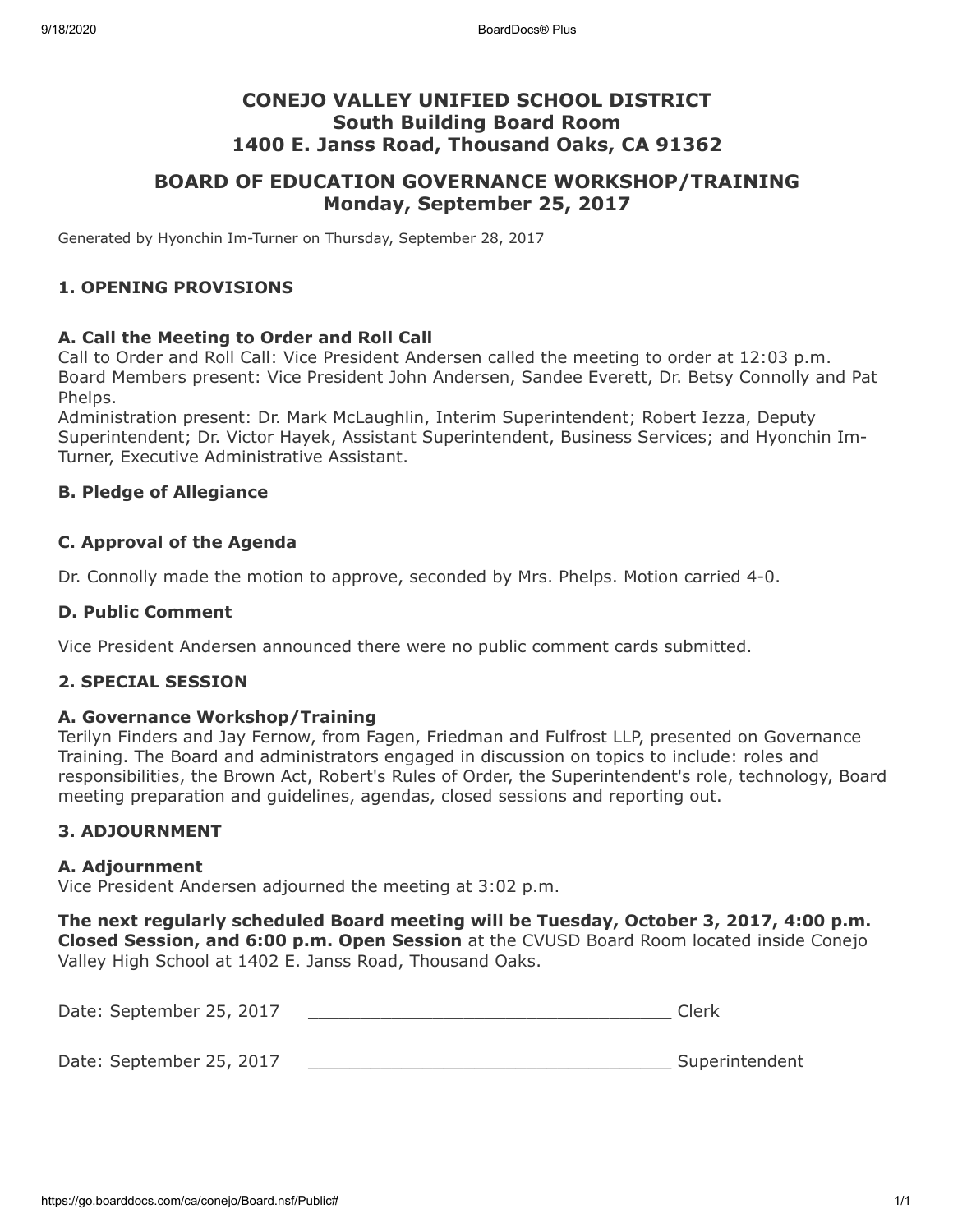# **CONEJO VALLEY UNIFIED SCHOOL DISTRICT South Building Board Room 1400 E. Janss Road, Thousand Oaks, CA 91362**

# **BOARD OF EDUCATION SPECIAL BOARD MEETING - DISCUSSION SESSION Monday, September 25, 2017**

Generated by Hyonchin Im-Turner on Monday, September 25, 2017

# **1. OPENING PROVISIONS**

## **Call the Meeting to Order and Roll Call**

Call to Order and Roll Call: President Dunn called the meeting to order at 4:00 p.m. Board Members present: President Mike Dunn, Vice President John Andersen, Sandee Everett, Dr. Betsy Connolly and Pat Phelps.

Administration present: Dr. Mark McLaughlin, Interim Superintendent; Robert Iezza, Deputy Superintendent; Dr. Victor Hayek, Assistant Superintendent, Business Services; and Hyonchin Im-Turner, Executive Administrative Assistant.

## **B. Pledge of Allegiance**

## **C. Discussion Session Procedures**

Dr. McLaughlin explained the process and purpose of the discussion session.

## **D. Approval of the Agenda**

Mrs. Everett made the motion to approve, seconded by Dr. Connolly. President Dunn asked if there was any discussion, which there was none. Motion carried 5-0.

#### **E. Comments - Public**

President Dunn announced there were 18 comment cards submitted:

- The first speaker, Jon Cummings, spoke about a parent's responsibility to their own student and how those decisions should not impact other students.
- The second speaker, Deborah Baber, spoke about balancing parents' rights, free speech and community feedback.
- The third speaker, Bill Gorback, asked the Board to trust District professionals and teachers' rights to teach students.
- The fourth speaker, Lucia Lemieux, spoke about English teachers' current workload and that more requirements would create possible inequity amongst teachers.
- The fifth speaker, Colleen Briner-Schmidt, rescinded her card.
- The sixth speaker, Rolando Chinea, yielded time to Cathy Carlson.
- The seventh speaker, Cathy Carlson, suggested specific language to put in the policy, *Part-Time Indian* and community standards to consider when developing this policy.
- The eighth speaker, Silas Nesheiwat, spoke about his negative experience with alternative material selection as a parent.
- The ninth speaker, Gina Muscatel, spoke about her positive experience as a parent and trusting the District's teachers in opposition of a new board policy to allow parents to opt out.
- The tenth speaker, Randy Smith, spoke about lack of trust in teachers and his experience as a parent in working with teachers to accommodate the student.
- The eleventh speaker, Jennifer Eis, spoke about the importance of exploring specific themes that students may have experienced.
- The twelfth speaker, Austin Eis, read a letter from the National Coalition Against Censorship in support of *Part-Time Indian* and suggestions on how to create the policy.
- The thirteenth speaker, Nelson Buss, spoke about the impact on the District if the Board restricts lesson materials.
- The fourteenth speaker, Thomas Adams, spoke about using technology to be involved in this discussion.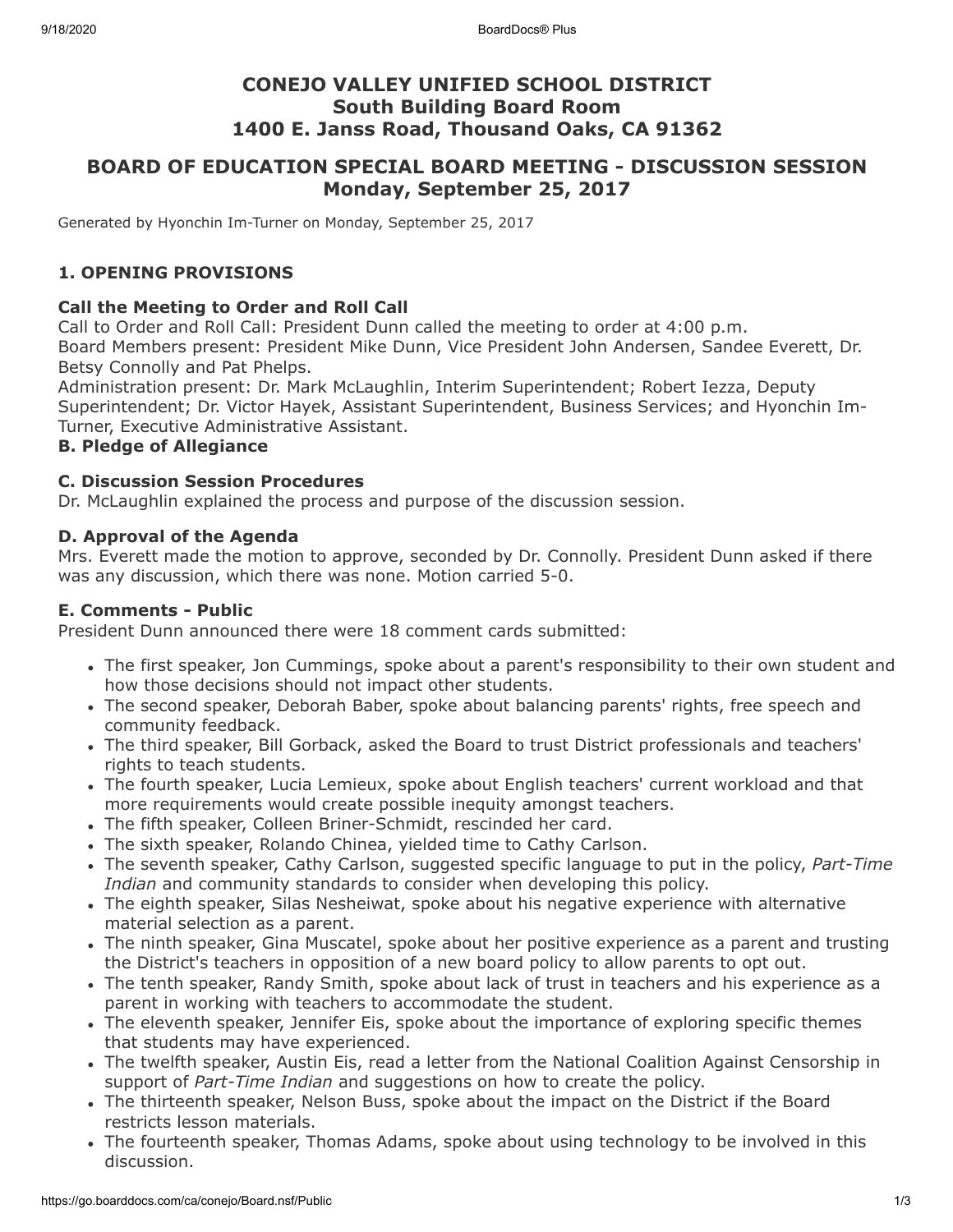- The fifteenth speaker, Lauren Gill, asked the board to not obstruct the needs of students to succeed in adulthood and policy is already in place to opt out.
- The sixteenth speaker, Amy Montaro, spoke about parents being wonderful advocates and how students grow when challenged.
- The seventeenth speaker, Dr. Amy Chen, spoke about parents being the best decision makers for their students and questioned ratings for content of movies but not of books.
- The eighteenth speaker, Mike Smith, spoke about his views on an authoritative state, social justice and politics.
- The nineteenth speaker, Tony Dolz, spoke about parents being the best decision makers for their children in support of giving parents the choice to opt out.
- The twentieth speaker, Michele Berson, spoke about her experience and questioned if teachers are trained on how to handle extreme emotional trauma.
- The twenty-first speaker, Pamela Lopez, spoke about her faith and concerns with religious beliefs pushing policy in the district.
- The twenty-second speaker, Mary Ann Van Zuyle, spoke about her family's positive experience in reading books that addressed difficult issues.
- The twenty-third speaker, Vadim Manzlios, spoke about his family's negative experience in reading books with content they don't agree with.

# **2. DISCUSSION SESSION**

# **A. New Board Policy and Administrative Regulation - Core Literature Material**

Dr. McLaughlin began by acknowledging the teachers at the discussion table and invited them to share their thoughts. Each teacher, Jon Fleming, Lora Novak, Christine Hodson-Burt, Joanna Burns, Shannon Baranski and Jill Magnante, spoke about their professional backgrounds, experiences in the classroom, and suggestions on how to approach the core literature issue. Mrs. Everett then began by asking specific questions on process, including: choosing from an approved list of titles and how maturity level is categorized to which the teachers responded. They spoke about the process in which teachers carefully plan guided and facilitated discussions on numerous book themes in the classrooms. Dr. Connolly thanked the teachers and commented on having confidence in the process that is currently in place. The teachers and Board members went on to discuss declining enrollment, the local housing process, cutting of district programs and families leaving the district due to differences in curriculum. Lou Lichtl, Principal of TOHS, also joined the discussion and expressed his support of the teachers' process of handling challenging book content. The teachers, administration and Board discussed current policies, parent notification process and parent/student choice. Vice President Andersen thanked teachers and staff for preparing for and attending the discussion session. President Dunn suggested forming a committee to create a new core literature board policy, then asked Dr. McLaughlin to form the committee with two board members. The Board went on to speak about possible committee members including teachers and administrators. Board members then requested more clarification on the Board's direction, the current core literature adoption process and creating a new board policy. Mrs. Everett asked if a new policy is even needed, then Vice President Andersen read his request to the Board at the August 15, 2017, meeting. Dr. McLaughlin summarized by explaining the next steps, which is to start with Vice President Andersen's request as the framework and move forward to obtain what is and is not possible. President Dunn reiterated that there may or may not be a new policy created. Dr. McLaughlin spoke about the importance of specifying the type of committee due to the Brown Act and finished the discussion session by announcing that this topic will be on a future Board meeting agenda to further discuss.

# 3. ADJOURNMENT

# **A. Adjournment**

President Dunn adjourned the meeting at 7:28 p.m.

**The next regularly scheduled Board meeting will be Tuesday, October 3, 2017, 4:00 p.m. Closed Session, and 6:00 p.m. Open Session** at the CVUSD Board Room located inside Conejo Valley High School at 1402 E. Janss Road, Thousand Oaks.